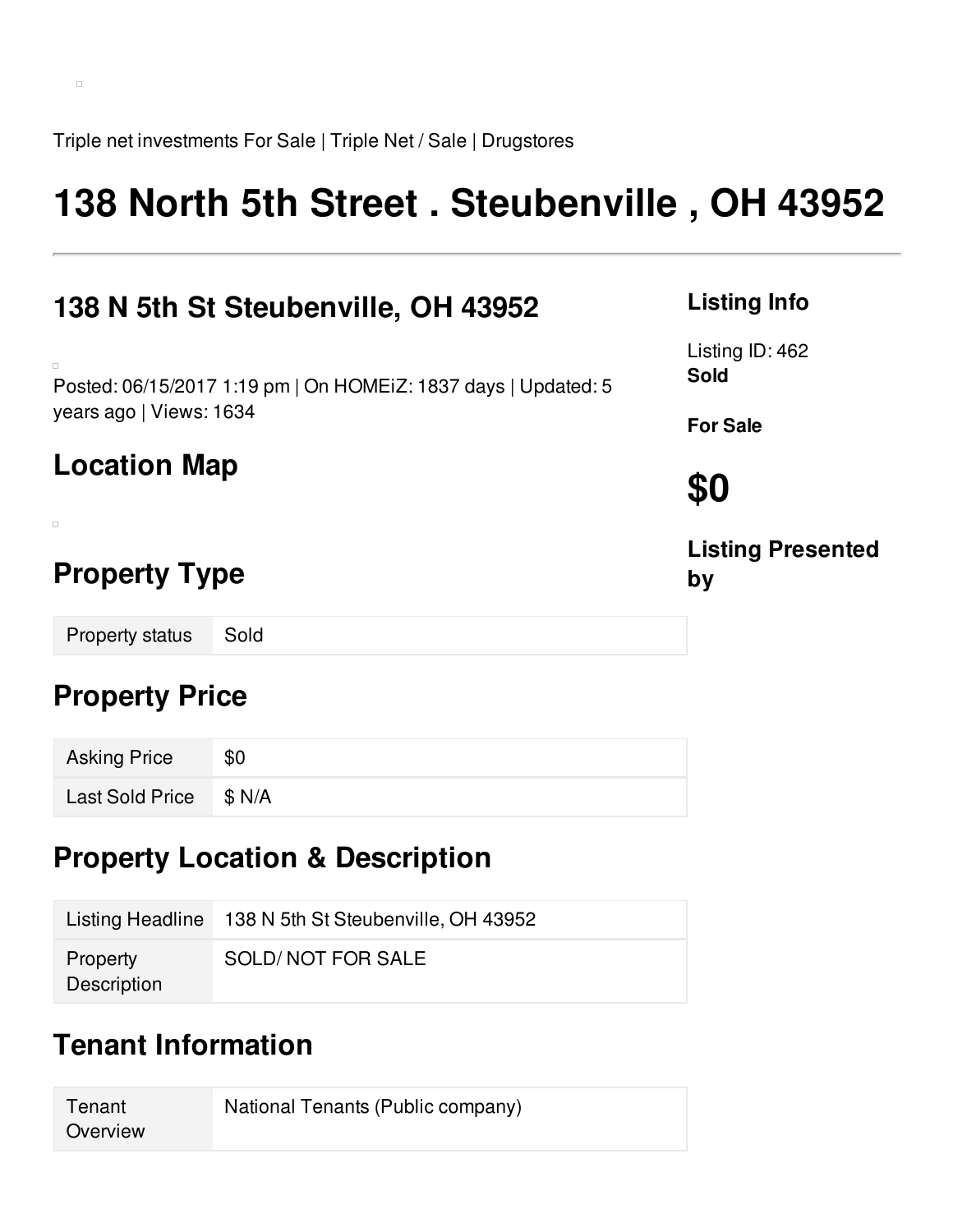## **Tenancy Type**

| Tenancy              | Single |
|----------------------|--------|
| Number of<br>Tenants |        |

## **Corporate Overview**

## **Property Overview**

| Year built                           | 1999                                  |
|--------------------------------------|---------------------------------------|
| <b>Overall Property</b><br>Condition | Very good                             |
| Construction<br><b>Status</b>        | Exist                                 |
| <b>Total Building</b><br>Sq. Ft.     | 11335                                 |
| <b>Total Lot Size</b>                | 1.24 Acres                            |
| Net Leasable<br>Area                 | 11335 Sq. Ft.                         |
| APN#                                 | 07-03949-000                          |
| <b>Parking Type</b>                  | Off-street<br><b>Assigned Parking</b> |
| <b>Distressed</b>                    | No                                    |
| Zoning                               | N/A                                   |
| Number of<br><b>Floors</b>           | 1                                     |

## **Income**

| Commission<br>split % | 2.0% |
|-----------------------|------|
| Price per Sq. Ft. \$0 |      |
| Cap Rate              | 6.9% |
|                       |      |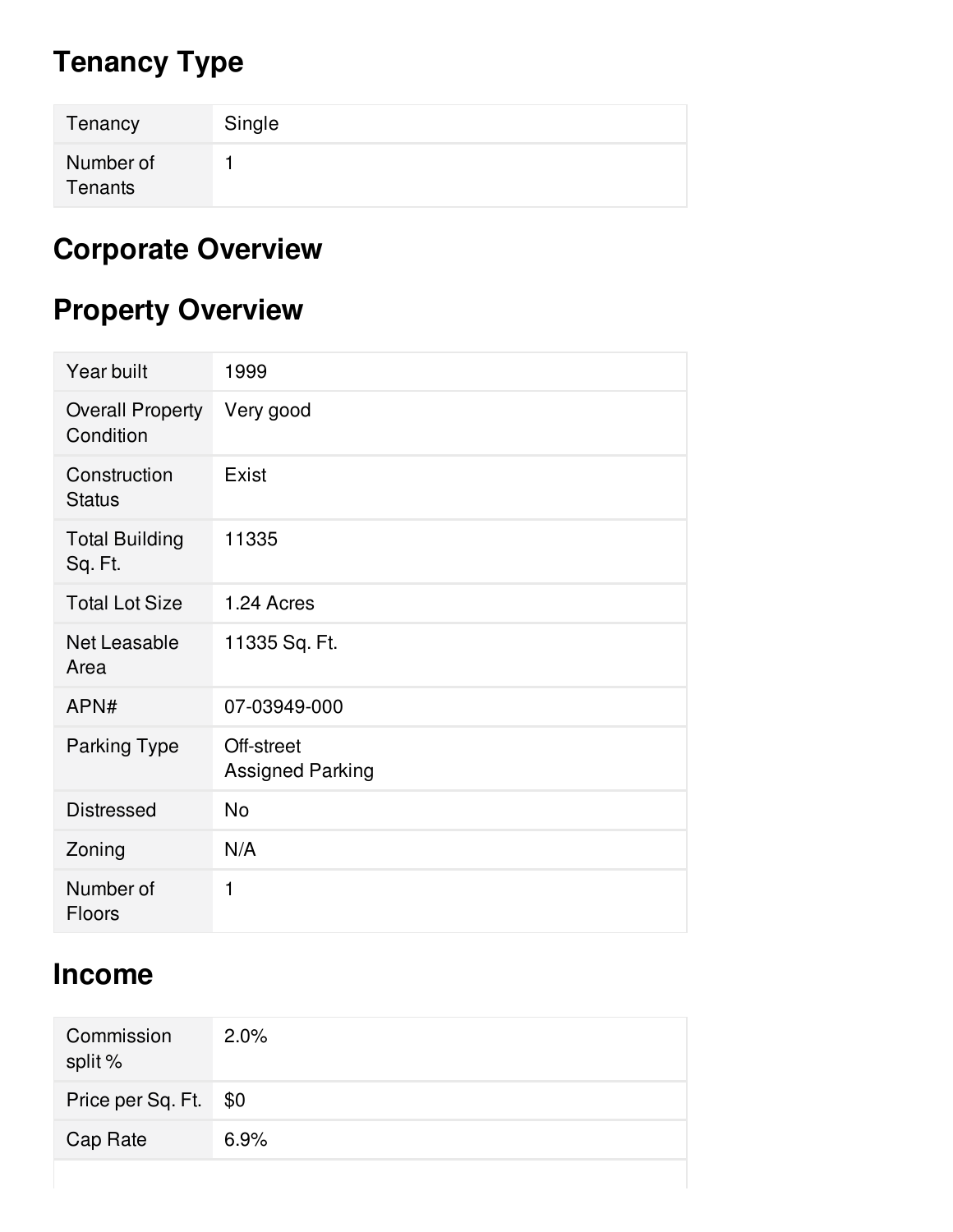| <b>NOI</b>                                              | \$0    |
|---------------------------------------------------------|--------|
| Rent to sales<br>ratio                                  | $0\%$  |
| <b>Annual Property</b><br>Tax Rate for this<br>property | $0\%$  |
| Responsibility<br>for Property Tax<br>increase          | Tenant |

#### **Lease overview**

| Lease<br>Remaining<br>Years      |       |
|----------------------------------|-------|
| <b>Annual Rent</b><br>Increase % | $0\%$ |

### **Lease Guarantor**

## **Lease Structure**

#### **Sewer**

Type of Sewer Sewer System (Public)

#### **Investment Overview**

### **Ownership Overview**

Ownership Type Fee simple absolute

## **Property Highlights**

## **More information**